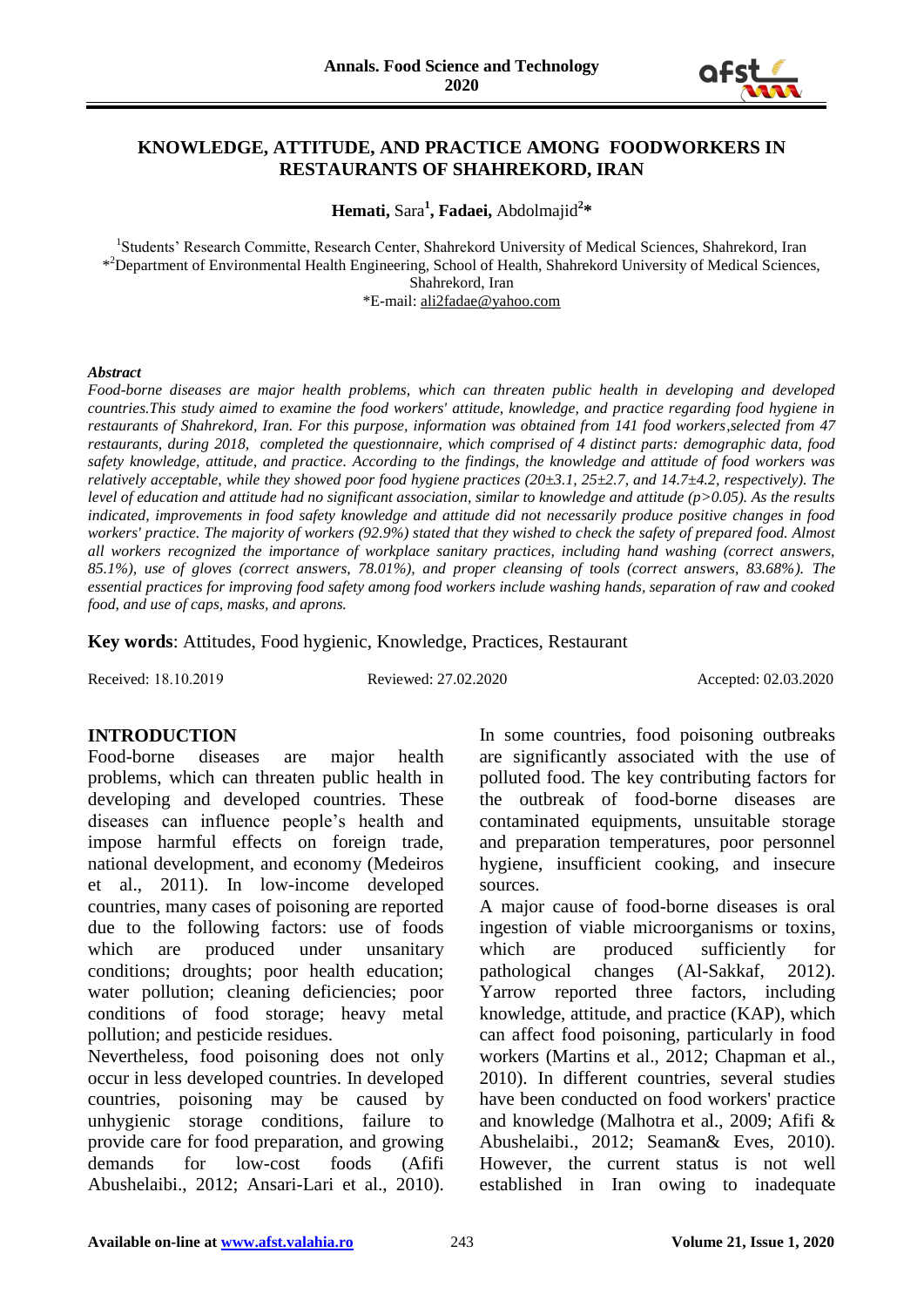

information about food-borne diseases and food workers' hygienic practices and scarce data on their attitude and knowledge of food hygiene.

Educational programs regarding food security can help provide safer foods. The questionnaire of food safety attitude, knowledge, and practice (KAP) is a potent tool for the development and assessment of educational programs in food workers. However, no research has yet evaluated KAP among food workers of restaurants in Iran. Accordingly, the present study aimed to examine the food workers' KAP regarding food hygiene in 47 restaurants of Shahrekord, Iran.

## **MATERIALS AND METHODS**

This cross-sectional study was performed in Charharmahal and Bakhtiari (Shahrekord) during 2018. Province is a small province in southwest of Iran, with a population of 947,763 people  $(2017)$  and an area of 16,403 km<sup>2</sup>. The province is mainly active in the agriculture sector. Most of the industrial sector is clustered around the center of the province.Overall, 141 workers, selected from 47 restaurants, to collect the data, a self-made questionnaire was used which was designed through literature review and similar studies(Pichler et al., 2014; Mcintyre et al., 2013). Questionnaire's validity was confirmed by 10 experts of food science and technology as well as educational authorities. The reliability of the questionnaire was calculated through test-retest method by 30 workers  $(\alpha = 0.80)$  which comprised of 4 distinct parts: demographic data, food safety knowledge, attitude, and practice. The first section included demographic questions regarding the respondent's age, sex, employment duration, educational level, and training participation. The knowledge section consisted of 15 close-ended questions about specific food-borne disorders and staff hygiene. Three possible answers were defined for each question, i.e., "wrong", "right", and "no knowledge". The knowledge scores were determined based on the participant's response to every question.

The next section of the questionnaire was concerned with the participant's attitude towards food safety measures. This section included 9 questions, and a 3-point scale ("yes", "no", and "uncertain") was applied to evaluate the participant's agreement with the questions. The final section of the questionnaire evaluated the workers' practice, based on their self-report hygienic behaviors. It included 10 questions, rated on a 3-point scale ("never", "often", and "always").In this crosssectional study has no ethical consideration. SPSS version 13 was used for statistical analysis. The mean and percentage of responses were determined for every category and presented in tables. For analysis of data, descriptive tests (mean, standard deviation, percentage, and frequency) were applied. Also, Chi square test was used to evaluate the association between variables. The level of significance was set at 0.05.

## **RESULTS AND DISCUSSION**

In this study, among 141 food workers, 71% were male. According to the findings, the mean age of food workers was 25 years (SD, 6.4; range, 20-55), and the mean employment duration was 3.5 years (SD, 5.0). Nearly 61%, 35%, and 4% of the subjects had less than high school, high-school, and higher education, respectively. Overall, 64% of the subjects had participated in food safety programs by the Environmental Health Department of Shahrekord University of Medical Sciences. As the findings indicated, no significant relationship was found between knowledge and sociodemographic characteristics. Table 1 presents the most significant responses.

Nearly 50% of responses regarding *Vibrio cholerae*, diarrhea, brucellosis, and typhoid were correct. Almost all workers were familiar with the importance of workplace sanitary practices, including use of gloves (correct responses, 78.01%), hand washing (correct responses, 85.1%), and proper instrument cleansing (correct responses, 83.68%). Additionally, 56.02% of subjects did not answer the question about the proper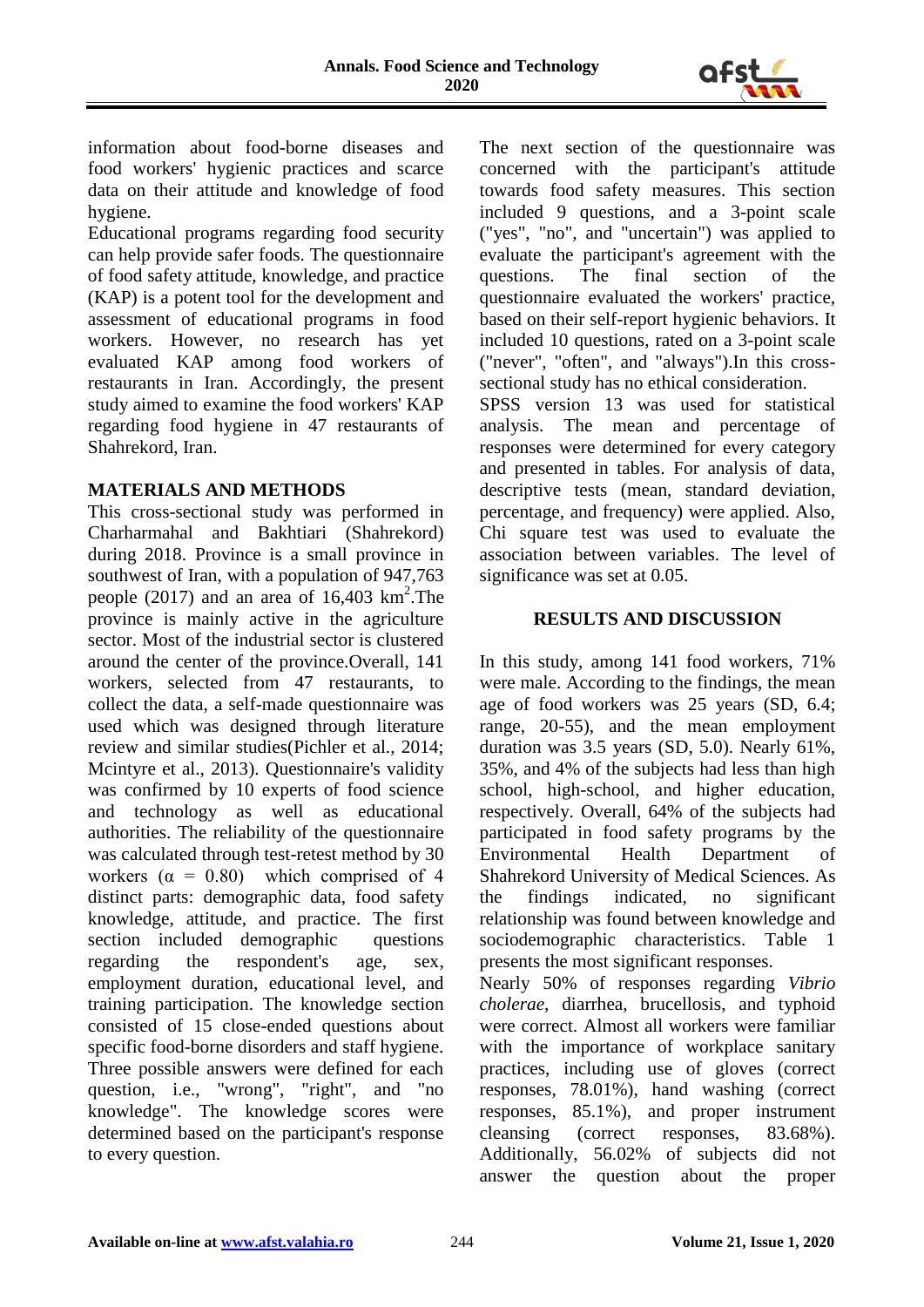

refrigerator temperature or failed to correctly answer the question.

Moreover, in 49.64% and 46.8% of subjects, the proper storage temperature was not correctly identified for hot and cold convenience food, respectively. Approximately 51.77% of responses about the proper refrigerator temperature were inaccurate. As to the question regarding the transmission of food contamination via insects, the food workers obtained scores of 87.94%, which indicates their adequate knowledge about this type of food contamination. Table 2 presents the most significant responses.

Most of the participants (92.9%) stated that they wished to confirm the safety of food for consumers, while 7.09% denied to do so or did not answer the question. As the findings revealed, food contamination was prevented by the application of masks in 63.12% of the

participants. Almost 63% of the respondents believed that gloves could prevent food contamination. As stated by nearly 85% of the subjects, defrosted food does not need to be refrozen; Table 3 presents the subjects' responses.

About 47.51% of the evaluated food workers stated that they never used masks, whereas 27.65% claimed that they usually applied masks during work. According to the reports, 46.09% and 52.48% of the subjects always washed their hands before or after contact with raw and cooked food, respectively. Moreover, with respect to smoking in the workplace, 61.7% of the subjects claimed that they never smoked, while 18% stated that they always smoked in the workplace. According to Table 4, the mean attitude, knowledge, and practice scores were respectively  $20\pm 3.1$ , 14.7 $\pm 4.2$ , and  $25+2.7$ .

|                                                                                                   | Responses, n (%) |            |              |  |
|---------------------------------------------------------------------------------------------------|------------------|------------|--------------|--|
| <b>Questions</b>                                                                                  | Right            | Wrong      | No knowledge |  |
| Vibrio cholerae is transmitted through food.                                                      | 71(50.35)        | 58 (41.13) | 12(8.51)     |  |
| Typhoid is transmitted through food.                                                              | 82(58.15)        | 44(31.20)  | 15(10.63)    |  |
| Brucellosis is transmitted through food.                                                          | 75(53.19)        | 50(35.45)  | 16(11.34)    |  |
| Bloody diarrhea is transmitted through food.                                                      | 78(55.31)        | 47(33.33)  | 16(11.34)    |  |
| There should be no contact between raw chicken,<br>fish, and meat.                                | 107(75.88)       | 25(17.73)  | 9(6.38)      |  |
| The correct refrigerator temperature is 4 to $7^0C$ .                                             | 62(42.39)        | 73(51.77)  | 6(4.25)      |  |
| Food contamination is reduced by washing hands<br>before work.                                    | 120(85.10)       | 17(12.05)  | 4(2.83)      |  |
| Food contamination is reduced by the use of<br>gloves during work.                                | 110(78.01)       | 22(15.6)   | 9(6.38)      |  |
| Food contamination is reduced by appropriate<br>handling and cleaning of instruments.             | 118(83.68)       | 15(10.63)  | 8(5.67)      |  |
| Food contamination is increased by eating and<br>drinking in the workplace.                       | 100(70.92)       | 23(16.31)  | 18((12.76)   |  |
| Food contamination can be transmitted through<br>insects.                                         | 124(87.94)       | 11(7.8)    | 6(4.25)      |  |
| Food contamination can arise from reheating<br>food.                                              | 98(69.5)         | 15(10.63)  | 28(19.85)    |  |
| Hot convenience foods must be stored at 61-<br>$70^0C$ .                                          | 67(47.51)        | 70(49.64)  | 4(2.83)      |  |
| Cold convenience foods should be stored at<br>maximum temperature of $4^0C$ (tolerable, $6^0C$ ). | 68(48.22)        | 66(46.8)   | 7(4.96)      |  |
| Food should be kept in the refrigerator based on<br>its expiration date (first in-first out).     | 110(78.01)       | 20(14.18)  | 11(7.8)      |  |

|  |  |  |  |  | Table 1. The food workers' level of knowledge |
|--|--|--|--|--|-----------------------------------------------|
|--|--|--|--|--|-----------------------------------------------|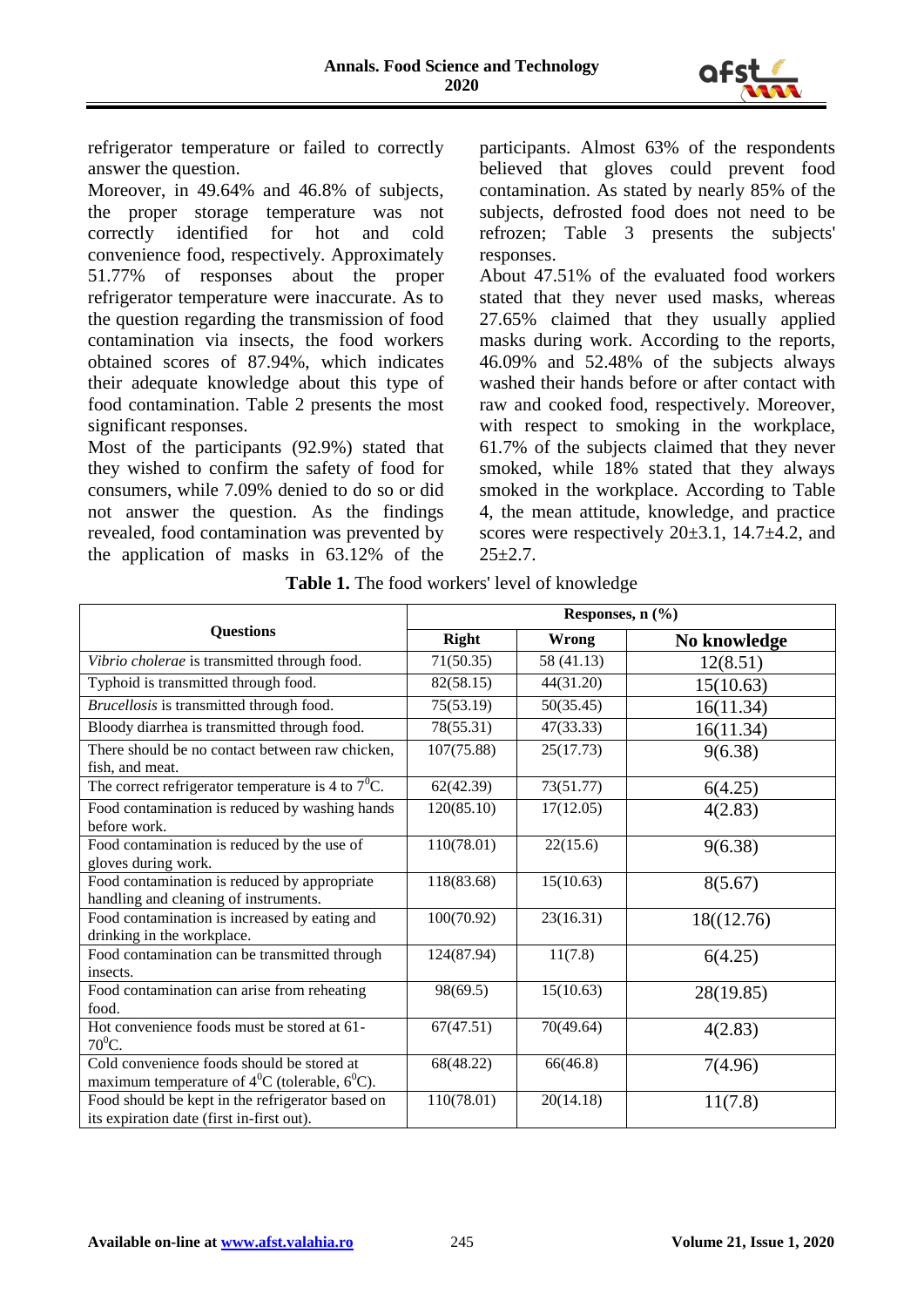

|                                                                                   | Responses, $n$ $(\frac{9}{6})$ |                |                  |  |
|-----------------------------------------------------------------------------------|--------------------------------|----------------|------------------|--|
| <b>Questions</b>                                                                  | <b>Yes</b>                     | N <sub>0</sub> | <b>Uncertain</b> |  |
| Staff with hand erosions or cuts should not<br>be in contact with unwrapped food. | 90(63.82)                      | 30(21.27)      | 21(14.89)        |  |
| It is not suitable to refreeze defrosted food.                                    | 120(85.1)                      | 19(13.47)      | 2(1.41)          |  |
| Food contamination can be reduced by using<br>gloves.                             | 90(63.82)                      | 14(9.92)       | 37(26.24)        |  |
| Raw and cooked food should be separately<br>stored.                               | 100(70.92)                     | 17(12.05)      | 24(17.02)        |  |
| Food contamination can be reduced by using<br>aprons.                             | 97(68.79)                      | 15(10.63)      | 29(20.56)        |  |
| Food contamination can be reduced by using<br>masks.                              | 89(63.12)                      | 16(11.34)      | 36(25.53)        |  |
| Food contamination can be reduced by using<br>caps.                               | 112(79.43)                     | 20(14.18)      | 9(6.38)          |  |
| Safe handling of food is an important work<br>responsibility.                     | 105(74.46)                     | 16(11.34)      | 20(14.18)        |  |
| It is important to present safe food to<br>customers.                             | 131(92.9)                      | 9(6.38)        | 1(0.7)           |  |

### **Table 2-** The food workers' attitudes

**Table 3**. The food workers' practices

|                                                                        | Responses, $n$ $(\frac{9}{6})$ |           |              |  |
|------------------------------------------------------------------------|--------------------------------|-----------|--------------|--|
| <b>Ouestions</b>                                                       | <b>Always</b>                  |           | <b>Never</b> |  |
| Do you have a habit of washing your<br>hands before touching raw food? | 65(46.09)                      | 50(35.46) | 26(18.43)    |  |
| Do you have a habit of washing your<br>hands after touching raw food?  | 74(52.48)                      | 47(33.33) | 20(14.18)    |  |
| Do you smoke at work?                                                  | 20(14.18)                      | 34(24.11) | 87(61.7)     |  |
| Do you use an apron during work?                                       | 80(56.73)                      | 40(8.04)  | 21(14.89)    |  |
| Do you wear a cap during work?                                         | 97(68.79)                      | 35(24.82) | 9(6.38)      |  |
| Do you wear a mask during work?                                        | 35(24.82)                      | 39(27.65) | 67(47.51)    |  |
| Do you defrost frozen food at room<br>temperature?                     | 49(34.75)                      | 50(35.46) | 42(29.78)    |  |
| Do you use different kitchen equipment<br>to make cooked and raw food? | 69(48.93)                      | 53(37.58) | 19(13.47)    |  |
| Do you check the unity of food<br>packages?                            | 67(47.51)                      | 32(22.69) | 42(29.78)    |  |
| Do you store food in the refrigerator<br>based on the expiration date? | 55(39)                         | 67(47.51) | 19(13.47)    |  |

# **Table 4.** The mean and SD of correct answers to questions regarding KAP of food workers

| <b>Type of question</b>  | Mean | SD  |
|--------------------------|------|-----|
| Knowledge (15 questions) | 20   | 2.7 |
| Attitude (9 questions)   | 25   | 3.1 |
| Practice (10 questions)  | 14.7 | 4.2 |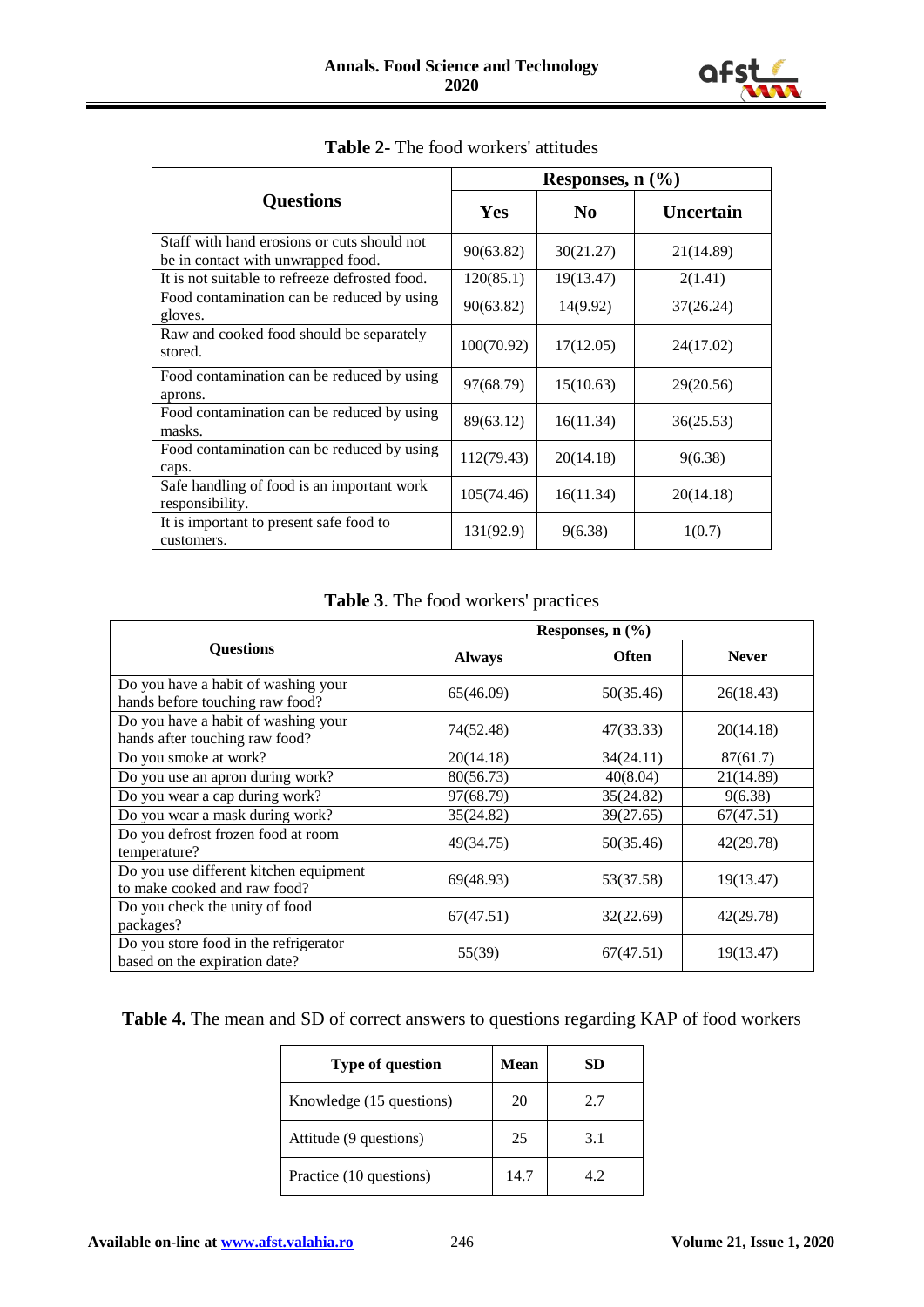

## **4.Discussion**

This study, which was conducted during 2018 at Shahrekord restaurants, presented critical findings about food workers' KAP regarding food safety. As reported by almost all participants, they washed their hands in case of contact with food to decrease the contamination risk (Pichler et al., 2014; Mcintyre et al., 2013).

To prevent food-borne diseases originating from restaurants, the gaps in food safety knowledge should be narrowed to present effective behavioral and educational interventions. Inadequate knowledge about food-borne diseases was also reported in studies by Gomes-Neves et al. (2011) and Osaili et al. (2013) from Portugal and Jordan, respectively. The present results showed adequate knowledge about the transmission of food contamination through insects (87.94%), which is in consistence with a study from the UAE conducted by Afifi and Abushelaibi (2012).

According to the current results, there is inadequate knowledge about the proper temperature for storing hot and cold convenience foods. Similarly, in a previous study from Italy, food handlers at hospitals were uninformed about the proper temperature for storing these foods (Buccheri et al., 2010); therefore, design of targeted courses is necessary for the food staff.

Regarding self-reported hygienic practices, 46.09% and 52.68% of food workers, respectively washed their hands before and after handling food. In addition, only 24.82% of workers used a mask while working. As the findings indicated, 61.7% of workers never smoked at work. Training and education may lead to improved knowledge, while changes in the behaviors and practice of food staff are not guaranteed. Therefore, adequate knowledge of food safety is not essentially associated with proper handling practices (Afifi & Abushelaibi (2012).

On the other hand, the mentioned result is contradictory with the findings reported by Abdul-Mutalib et al. (2012), which indicated that proper attitude and adequate knowledge

are associated with good practice. In addition, Ansari-Lari et al. (2010) showed that attitude and knowledge were positively correlated, while practice and knowledge showed a negative correlation. In addition, Scott and Vanick (2007) reported that knowledge was significantly associated with practice.

## **CONCLUSION**

Despite the relatively acceptable attitude and knowledge of food workers, their food hygiene practices were unacceptable. The essential practices for improving food safety among food workers include washing hands, separation of raw and cooked food, and use of caps, masks, and aprons. In addition, continuous training and education should be integrated. In fact, knowledge and training for safe food handling practices in restaurants may help prepare safer foods and reduce the possibility of food-borne diseases.

## **Acknowledgments**

Shahrekord University of Medical Sciences supported this study.

### **REFERENCES**

- [1] Abdul-Mutalib, N.A., Abdul-Rashid, M.F., Mustafa,S ., Amin-Nordin,A., Hamat, R. A.,& Osman,M.(2012). Knowledge, attitude and practices regarding food hygiene and sanitation of food handlers in Kuala Pilah, Malaysia.Food Control*,* 27, 289-293.
- [2] Afifi,H.S.,& Abushelaibi,A.A. (2012). Assessment of personal hygiene knowledge, and practices in Al Ain, United Arab Emirates. Food Control. 25(1) 249- 253.
- [3] Ansari-Lari,M., Soodbakhsh,S, & Lakzadeh, L.(2010). Knowledge, attitudes and practices of workers on food hygienic practices in meat processing plants in Fars, Iran*.* Food Control*,* 21, 260–263.
- [4] Al-Sakkaf, A (2012). Evaluation of food handling practice among New Zealanders and other developed countries as a main risk factor for campylobacteriosis rate. Food Control, 27, 330-337.